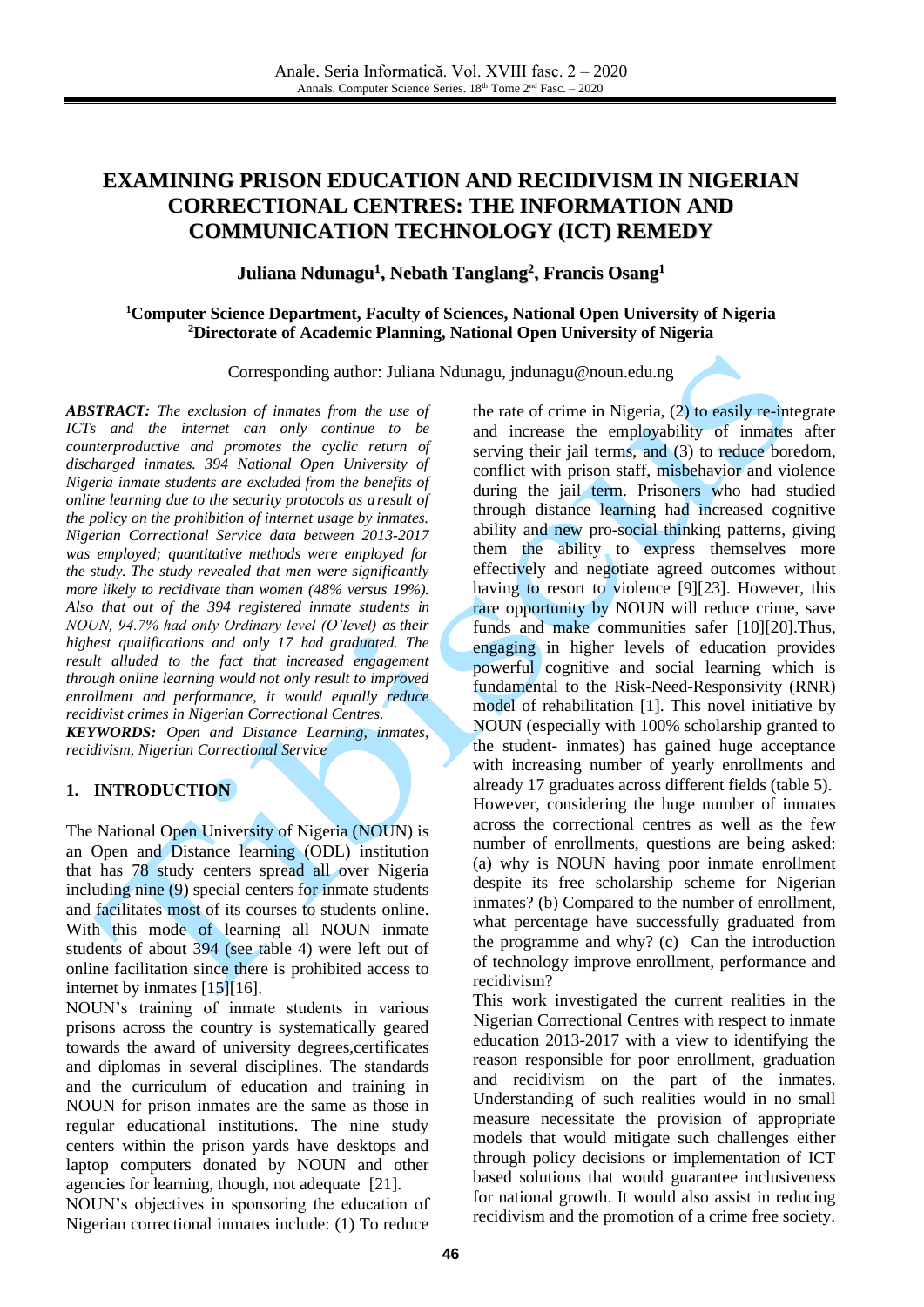### **2. RELATED LITERATURE**

### **2.1. Education in Prison and Employment**

Education leads to a society of individuals with strong minds and morals. Providing educational services to inmates' benefit society and are costeffective for the state. Education while in prison promotes easier re-entry into the community, encourages success outside of prison, creates employability, reduces future crime and adds to the development of the local community where the exconvict resides [\[17\].](#page-5-5) Inmates who receive an education in the form of academic instruction or vocational training are more likely to gain employment upon release; they have a significant less probability of recidivating. The actual skill learned in correctional education enhances the chances of post released employment, leading in theory, to a reduced likelihood of recidivism [\[2\]](#page-4-3)*.* Incarceration disproportionately affects the young and the under-educated; many released offenders lack the education and basic job skills it takes to seamlessly reintegrate into society [\[10\].](#page-4-1) For example, a meta-analysis conducted on relevant studies published between 1990 and 1999 demonstrates that there is a positive correlation between post-secondary correctional education and recidivism [\[24\].](#page-5-6) At the level of basic education, as many researchers outlined, that there is a strong correlation between illiteracy/innumeracy, social marginality, offending and re-offending. [\[22\]](#page-5-7) suggested that reinvestment in prison educational and vocational programs is warranted and that improving the educational and employment prospects of inmates while in prison may help to equip inmates for life outside the prison walls.

Unemployment rates appear to directly correspond with levels of education. According the [\[8\],](#page-4-4) the unemployment rate is highest for individuals who have O'level and lowest for individuals who hold a bachelors or higher degrees. With or without educational attainment, employment prospects of offenders are already weak. One theory is that prison educational achievement increases the likelihood of employment, which in turn decreases the likelihood of recidivism. Post release employment keeps offenders occupied and provides them with a disincentive to engage in offending.

### **2.2. Recidivism**

Recidivism is the return to prison for any cause including convictions on new criminal charges.. Generally, young males imprisoned for property offenses and who have extensive records of offending are the most likely to return to crime (e.g. [\[3\]](#page-4-5)[\[4\]](#page-4-6)[\[5\]](#page-4-7)[\[6\]](#page-4-8)[\[7\]](#page-4-9)[\[12\]](#page-5-8)[\[13\]](#page-5-9)[\[14\]](#page-5-10)[\[18\]](#page-5-11)[\[25\]](#page-5-12)[\[26\]\)](#page-5-13).

| Table 1: Mean Comparison of Men and Women (inmates) |  |  |
|-----------------------------------------------------|--|--|
| using Chi-square $[19]$                             |  |  |

| <b>Variables</b>                     | Males ( $N = 516$ ) | Females $(N = 80)$ | t or $\chi^2$ Values |
|--------------------------------------|---------------------|--------------------|----------------------|
| Age (years)                          | 37.48               | 35.38              | 1.82                 |
| Race (non-White)                     | 56%                 | 44%                | $4.33*$              |
| Unemployment (yes)                   | 34%                 | 33%                | 0.03                 |
| Children present (yes)               | 31%                 | 19%                | $4.66*$              |
| Former relationship (yes)            | 40%                 | 39%                | 0.05                 |
| Severe (yes)                         | 37%                 | 23%                | $6.10*$              |
| Alcohol (yes)                        | 34%                 | 13%                | 13.93***             |
| Drug (yes)                           | 49%                 | 23%                | 17.94***             |
| History of probation or parole (yes) | 59%                 | 31%                | $21.12***$           |
| Dual arrest (yes)                    | 3%                  | 11%                | $12.45***$           |
| Recidivate (yes)                     | 48%                 | 19%                | 22.58***             |

According to a 5 year study by ([MAG09]), Men are also significantly more likely to recidivate than women (48% versus 19%).

# **3. METHODOLOGY**

The data examined in the study were drawn from prison records within Nigerian Correctional Service prisons, the inmates from the Nigerian Correctional Service have been the population of this research.

Within the year 2013 to 2017 of Nigerian Correctional Service statistics. 737, 765 people were in Nigerian Correctional Service prisons with 95.1% of males and 3.8% of females and 131,858 recidivate However, our sample with 394 inmate students comprised 0.053% of the total.

|  |  |  |  |                      | Table 2: Statistical Data on Recidivism by Nigerian Correctional Services $(2013 - 2017)$ |
|--|--|--|--|----------------------|-------------------------------------------------------------------------------------------|
|  |  |  |  | <b>DECATE TEXTS:</b> |                                                                                           |

|                |       |              | <b>GENDER</b> |      | <b>RECIDIVISM</b>      |            |                 |     |           |     |                 |     |      |     |      | Total of<br>$%$ OF |        |                                         |
|----------------|-------|--------------|---------------|------|------------------------|------------|-----------------|-----|-----------|-----|-----------------|-----|------|-----|------|--------------------|--------|-----------------------------------------|
| S/N            | Year  | <b>TOTAL</b> |               |      | $\gamma$ <sub>ND</sub> |            | 3 <sub>RD</sub> |     | 4TH       |     | 5 <sup>TH</sup> |     | 6TH  |     | 7TH  |                    |        | $ \text{RECIDIVISM}  \text{RECIDIVISM}$ |
|                |       |              | M             | F    | М                      |            | м               | F   | М         | F   | м               | F   | М    | F   | М    | $\mathbf{F}$       | $M+F$  |                                         |
|                | 2013  | 158898       | 151052        | 7844 | 11653                  | 250        | 7168            | 123 | 4476      | 79  | 3011            | 52  | 825  | 24  | 635  | 27                 | 28317  | 17.8                                    |
|                | 2014  | 138842       | 132008        | 6834 | 14510                  | 551        | 7907            | 209 | 4476      | 92  | 2330            | 56  | 1009 | 21  | 799  | 9                  | 31969  | 23.1                                    |
|                | 2015  | 124785       | 118136        | 6649 | 6600                   | <b>200</b> | 3061            | 82  | 1640      | 34  | 706             | 6   | 374  | 5   | 80   | $\Omega$           | 12788  | 10.2                                    |
| $\overline{4}$ | 2016  | 142848       | 136481        | 6367 | 6312                   | 205        | 3269            | 190 | 2140      | 52  | 1209            | 16  | 444  | 8   | 527  | -20                | 14392  | 10.1                                    |
|                | 2017  | 172392       | 164243        | 8149 | 20476                  | 702        | 10121           | 373 | 6817      | 257 | 3038            | 116 | 1538 | 53  | 890  |                    | 44392  | 25.8                                    |
| 6              | Total | 737765       | 701920 27843  |      | 59551                  | 1908       | 31526           | 977 | 19549 514 |     | 10294           | 246 | 4190 | 111 | 2931 | -67                | 131858 | 87%                                     |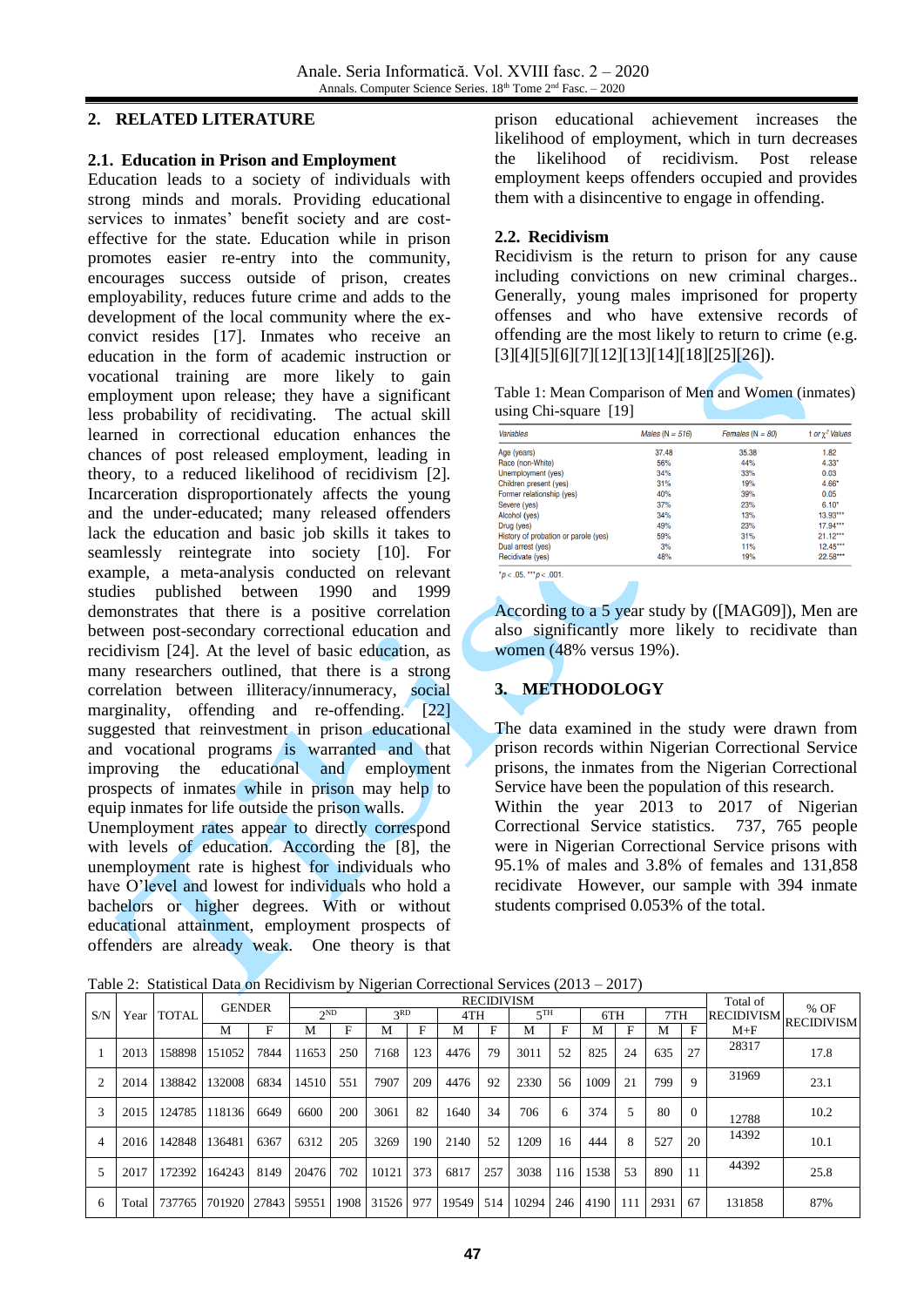

Fig 1: 2013 – 2017 % of Recidivism in Nigerian Correctional Services Using Clustered Column (Authors)



|                 |  | Table 3: % of Recidivism against % of Male Recidivism |  |  |
|-----------------|--|-------------------------------------------------------|--|--|
| for Correlation |  |                                                       |  |  |
|                 |  |                                                       |  |  |

| % of Recidivism    | % of Male Recidivism            |
|--------------------|---------------------------------|
| $\text{(column1)}$ | $\left(\text{column } 2\right)$ |
| 17.8               | 17.48                           |
| 23.1               | 22.35                           |
| 10.2               | 9.96                            |
| 10.1               | 9.73                            |
| 25.8               | 24.87                           |
|                    |                                 |

Fig 2: Graph showing Correlation of +1 (Correlation)

|               |                         |                             | Gender |          |                  |                |                        |                                          | Faculties      |             |                                           |                                                          |                |                |                | <b>Highest</b> qualification |   |              |          |
|---------------|-------------------------|-----------------------------|--------|----------|------------------|----------------|------------------------|------------------------------------------|----------------|-------------|-------------------------------------------|----------------------------------------------------------|----------------|----------------|----------------|------------------------------|---|--------------|----------|
| S/NO          | Special study<br>center | No of<br>inmate<br>students | M      | F        | A<br>G<br>R<br>C | А<br>R<br>S    | E<br>D<br>$\mathbf{U}$ | H<br>E<br>A<br>L<br>T<br>H<br><b>SCI</b> | L<br>A<br>W    | M<br>G<br>m | S<br>C<br>E<br>N<br>$\mathbf C$<br>E<br>S | S<br>O<br>r<br>$\overline{O}$<br>L<br>$\Omega$<br>G<br>Y | Average<br>Age |                |                | O'L NCE HND B.Sc PGD MSc     |   |              |          |
|               | <b>ABEOKUTA</b>         | 32                          | 31     |          | $\Omega$         | $\Omega$       | $\Omega$               | $\Omega$                                 | $\Omega$       | 5           | 3                                         | 24                                                       | 38.62          | 31             | $\Omega$       | $\overline{0}$               |   | $\mathbf{0}$ | $\Omega$ |
| 2             | <b>AWKA</b>             | 2                           | 2      | $\Omega$ | $\mathbf{U}$     | $\Omega$       | $\Omega$               | $\Omega$                                 | $\theta$       | $\Omega$    | $\overline{2}$                            | $\Omega$                                                 | 30.5           | $\overline{2}$ | $\Omega$       | $\Omega$                     | 0 | $\Omega$     | $\Omega$ |
| 3             | <b>ENUGU</b>            | 70                          |        |          |                  |                |                        |                                          |                |             |                                           |                                                          |                | 66             | $\overline{c}$ | $\Omega$                     |   |              | $\Omega$ |
| 4             | <b>KADUNA</b>           | 39                          | 39     | 0        | $\Omega$         | $\overline{c}$ | $\overline{4}$         |                                          | $\Omega$       | 4           | 10                                        | 18                                                       | 31.4           | 36             | 0              | $\overline{c}$               |   | $\Omega$     | $\Omega$ |
| 5             | <b>KEFFI</b>            | 43                          | 43     | 0        | 0                | $\Omega$       | $\overline{2}$         |                                          | $\Omega$       | 6           | 6                                         | 28                                                       | 27.93          | 41             |                |                              |   |              |          |
| 6             | <b>KIRIKIRI</b> (Lagos) | 84                          | 74     | 10       |                  | $\mathbf{0}$   | 3                      | $\overline{0}$                           | $\overline{2}$ | 24          | 5                                         | 49                                                       | 38.84          | 79             | $\Omega$       | 3                            | 2 |              | $\Omega$ |
| $\mathcal{I}$ | <b>KUJE</b>             | 73                          | 73     | $\Omega$ | $\Omega$         | $\theta$       | $\overline{2}$         | $\overline{0}$                           |                | 5           | 3                                         | 62                                                       | 30.75          | 71             | $\Omega$       | $\Omega$                     |   |              | $\Omega$ |
| 8             | <b>LAFIA</b>            | 5                           | 5      |          |                  | $\Omega$       | $\overline{2}$         | $\theta$                                 | $\Omega$       | $\Omega$    | $\Omega$                                  | 3                                                        | 34.2           | 4              |                | $\theta$                     | 0 | $\Omega$     | $\Omega$ |
| 9             | <b>PORTHARCOURT</b>     | 46                          | 35     |          |                  | $\overline{c}$ |                        | $\theta$                                 |                | 12          | 3                                         | 26                                                       | 34.8           | 43             |                |                              |   | $\mathbf{0}$ | $\Omega$ |
|               | <b>TOTAL</b>            | 394                         |        |          |                  |                |                        |                                          |                |             |                                           |                                                          |                |                |                |                              |   |              |          |



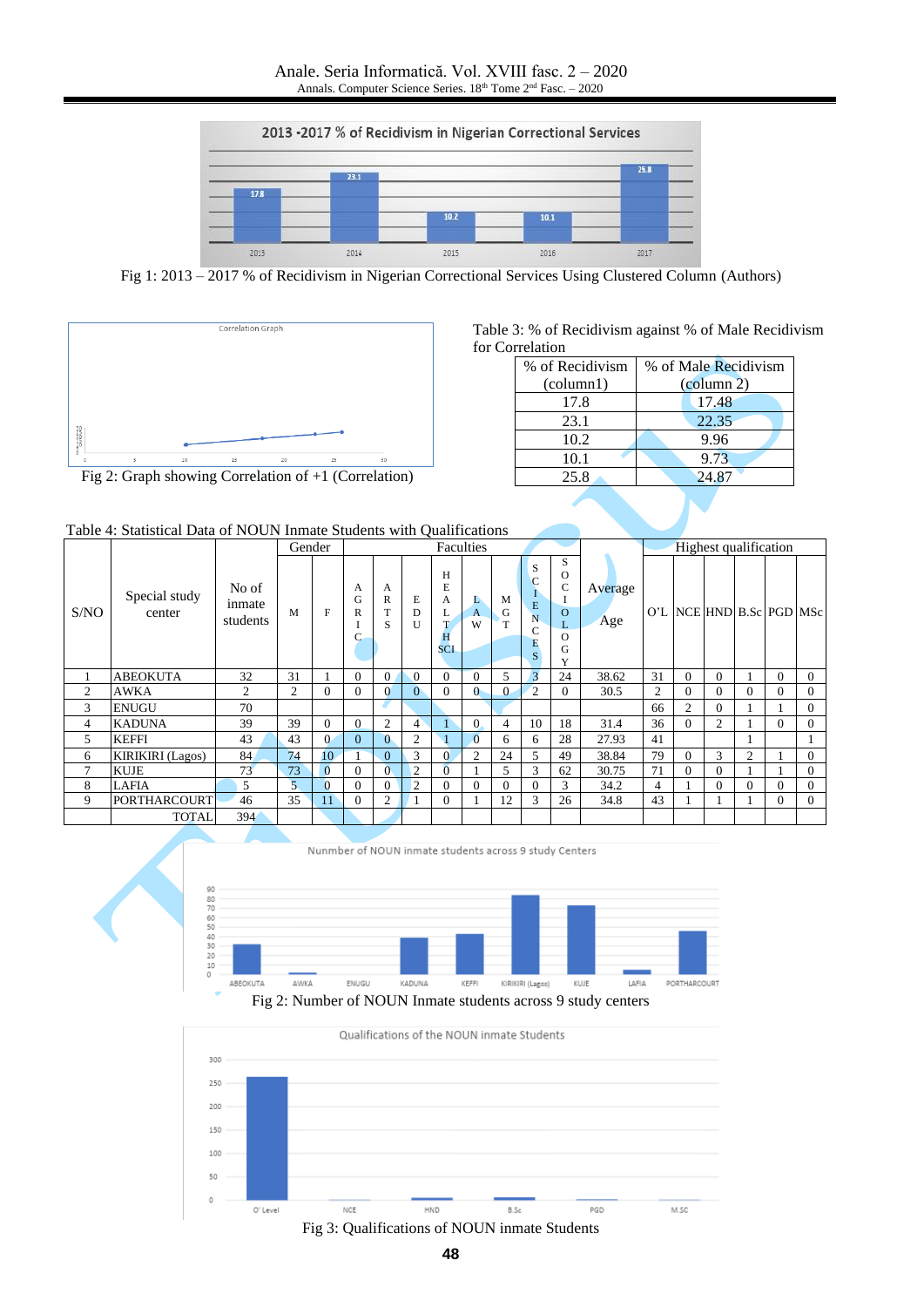Anale. Seria Informatică. Vol. XVIII fasc. 2 – 2020 Annals. Computer Science Series. 18<sup>th</sup> Tome 2<sup>nd</sup> Fasc. - 2020

|      | Table 5: NOUN Inmates Graduates across the Study Centers and Faculties |                          |        |              |                                         |                             |                        |                                     |             |             |                                              |                                                                           |                 |                  |
|------|------------------------------------------------------------------------|--------------------------|--------|--------------|-----------------------------------------|-----------------------------|------------------------|-------------------------------------|-------------|-------------|----------------------------------------------|---------------------------------------------------------------------------|-----------------|------------------|
|      |                                                                        |                          | Gender |              |                                         |                             |                        |                                     | Degree      |             |                                              |                                                                           |                 |                  |
| S/NO | Special study<br>center                                                | No of inmate<br>students | M      | $\mathbf{F}$ | A<br>G<br>$\overline{R}$<br>$\mathbf C$ | A<br>$\mathbb{R}$<br>T<br>S | E<br>D<br>$\mathbf{I}$ | H<br>E<br>А<br>T<br>H<br><b>SCI</b> | L<br>A<br>W | M<br>G<br>T | S<br>$\overline{C}$<br>E<br>N<br>C<br>E<br>S | S<br>$\Omega$<br>$\mathsf{C}$<br>I<br>$\Omega$<br>L<br>$\Omega$<br>G<br>Y | First<br>Degree | Second<br>Degree |
| 1    | <b>ABEOKUTA</b>                                                        |                          |        |              |                                         |                             |                        |                                     |             |             |                                              |                                                                           |                 |                  |
| 2    | <b>AWKA</b>                                                            | 2                        | 2      | $\mathbf{0}$ |                                         |                             |                        |                                     |             |             |                                              | 1                                                                         |                 |                  |
| 3    | <b>ENUGU</b>                                                           |                          |        |              |                                         |                             |                        |                                     |             |             |                                              |                                                                           |                 |                  |
| 4    | <b>KADUNA</b>                                                          |                          |        |              |                                         |                             |                        |                                     |             |             |                                              |                                                                           |                 |                  |
| 5    | <b>KEFFI</b>                                                           |                          |        |              |                                         |                             |                        |                                     |             |             |                                              |                                                                           |                 |                  |
| 6    | <b>KIRIKIRI</b> (Lagos)                                                | 9                        | 9      | $\Omega$     | 1                                       |                             |                        |                                     |             | 2           |                                              | 6                                                                         | 9               | $\theta$         |
| 7    | <b>KUJE</b>                                                            |                          |        |              |                                         |                             |                        |                                     |             |             |                                              |                                                                           |                 |                  |
| 8    | LAFIA                                                                  |                          |        |              |                                         |                             |                        |                                     |             |             |                                              |                                                                           |                 |                  |
| 9    | PORT HARCOURT                                                          | 6                        | 5      |              |                                         | 1                           |                        |                                     |             | 3           |                                              | 2                                                                         | 6               | $\mathbf{0}$     |
|      | <b>TOTAL</b>                                                           | 17                       | 16     |              |                                         |                             |                        |                                     |             | 5           |                                              | 9                                                                         | 16              |                  |

### **4. Locally recorded version of Online Facilitation**

Locally recorded version gives the opportunity to save each facilitated course on the desktop device. The files can be collated and saved into a folder and each zoom file can be labeled with the date, time, meeting name, course code and course title. By default, these folders are inside the Zoom folder, located inside the documents folder on Windows. Box allows you to upload the entire recording folder by dragging and dropping it into the Box window, making this the most convenient option (see Fig 4).



Fig 4: A flowchart of the activities of Local drive recording (Source: Authors)

### **5. RESULTS AND FINDINGS**

• From tables 1 & 2 and figure  $2 -$ The correlation for the percentage of the total recidivism (variable1) against the percentage of male recidivism (variable 2) was +1 (see Fig 2). This reveals that it was a perfect positive correlation which means that the correlation was very strong and it disclosed that the variables were directly

related, which means that as the value of one variable goes up, the value of the other also tends to do so.

From table 4 the total number of NOUN inmate students was 394 and the highest qualifications of the inmate students were Ordinary level (O' level) with 94.7%. This revealed that most inmate students' highest qualifications were O' level.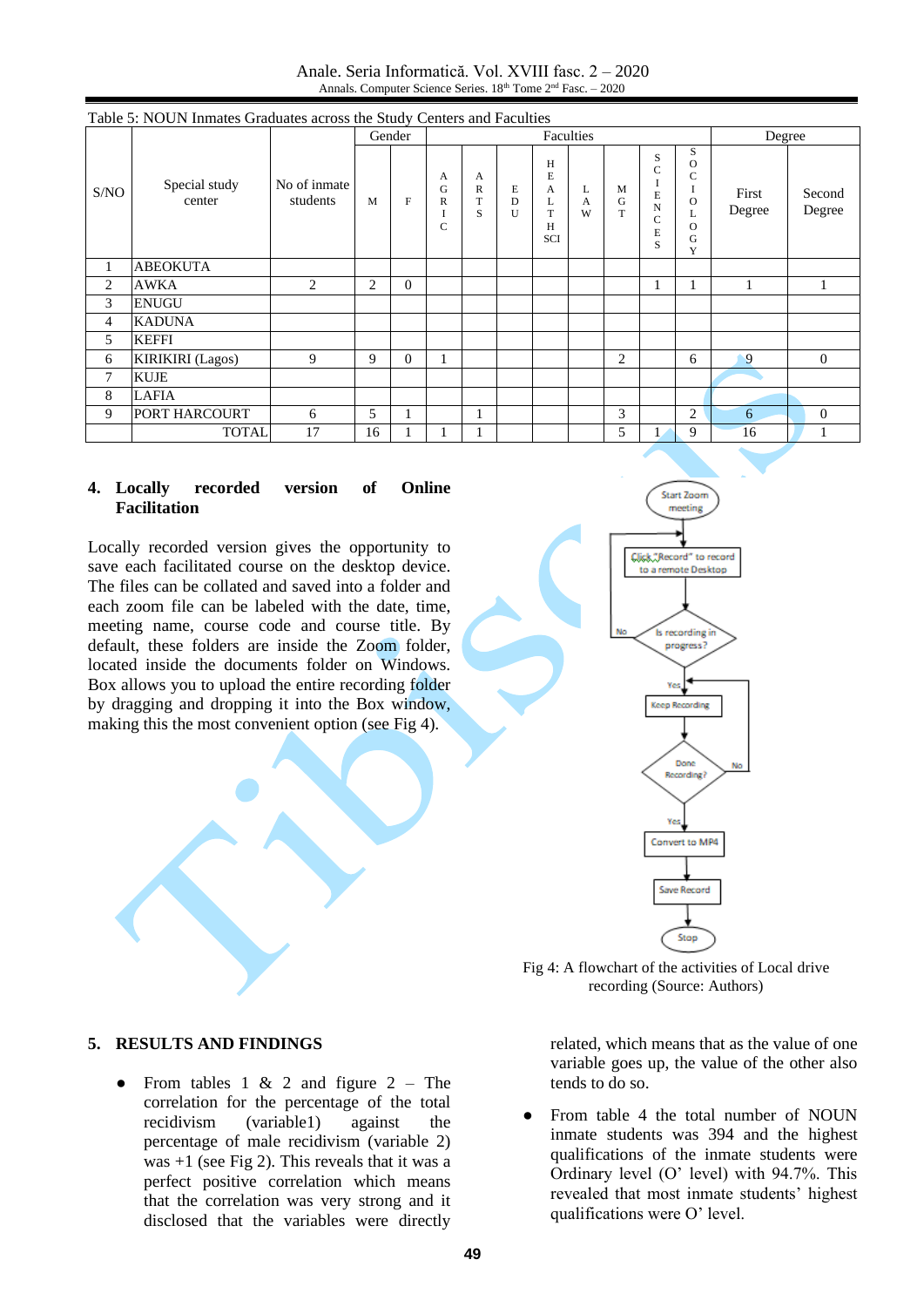- From table 5: As at date, 17 inmates across different fields have graduated from NOUN, 16 with first degree and 1 with second degree.
- From Fig:4, the converted records will be saved into a folder for future use and if the idea is adopted, there will be enhancement in the inmate students' learning.

### **6. DISCUSSION**

This study revealed that the correlation between the % of male recidivism and the % of recidivism of the Nigerian Correctional Service was +1, which means that there was a direct relationship between them, this result was in agreement with [\[19\]](#page-5-14) which stated that the men were significantly more likely to recidivate than were women (48% versus 19%).

The study also disclosed that the highest qualifications of most registered NOUN inmate students were O' level, which is the least of the qualifications in Nigeria, with deficits in education, employment, and housing as well as the lack of treatment programs pose significant barriers to the successful reentry of inmates released from prison, this was in agreement with [\[24\]](#page-5-6) which stated that there was a strong correlation between the level of basic education and the illiteracy/innumeracy, social marginality, offending and re-offending.

With the 17 graduates from NOUN, a post secondary institution, the rate of their recidivating may be slim; this was supported by a meta-analysis conducted on relevant studies published between 1990 and 1999 demonstrated that there was a positive correlation between post-secondary correctional education and recidivism [\[24\].](#page-5-6)

## **CONCLUSION**

The work examined the current situation at the Nigerian Correctional Centres in ten study centres where NOUN established their institutional study centres. As a group of persons secluded through government policies for punitive or correctional purposes, the inmates if not properly managed may serve as a training ground where crimes are initiated, nurtured and executed.

The result of this study that the highest qualifications of the inmate students were Ordinary level (O' level) with 94.7% - has great implications for the government whose main responsibility is the maintenance of law and order as well as the security of lives and property. The analysed data revealed that (48% versus 19%) the male inmates are more likely to recidivate than their female counterpart. Equally, important is the fact that only a few NOUN inmates have so far graduated successfully. It implies that more need to be done to ensure that the student inmate are at par with their regular counterpart considering the inmates have the luxury of time.

### **Future research**

Future research should consider the introduction of appropriate ICT based models and technologies that fit the existing government policies that would promote inclusiveness, equality, active participation of inmates.

### **REFERENCES**

- <span id="page-4-2"></span>[1] **A. Andrews, C. Dowden** - The risk need responsivity Model of Assessment and Human service in Prevention and Correction, in Crime-Prevention Jurisprudence, 2007
- <span id="page-4-3"></span>[2] **M. Batiuk, P. Moke, P. Rountree** - Crime and rehabilitation: Correctional education as an agent of change in Justice Quarterly, vol 14: 167-180, 1997
- <span id="page-4-5"></span>[3] **E. Baumer** - Leveiencels and Predictors of Recidivism: The Malta Experience, Criminology, vol 4: 601-628, 1997
- <span id="page-4-6"></span>[4] **A. Beck, E. Bernard** - Recidivism of Prisoners released in 1983, Washington D.C: Bureau of Justice Statistics, 1989.
- <span id="page-4-7"></span>[5] **J. Bonta, G. William, C. Robert** - The prediction of recidivism among federally sentenced offenders: A revalidation of the SIR scale, Canadian Journal of Criminology, 61-79, 1996.
- <span id="page-4-8"></span>[6] **R. Broadhurst, R. Maller** - The recidivism of prisoners released for the first time: Reconsidering the effectiveness question, Australian and New Zealand Journal of Criminology, 88-104, 1990
- <span id="page-4-9"></span>[7] **R. Broadhurst, R. Maller, M. Maller, J. Duffecy** - Aboriginal and non-Aboriginal recidivism in Western Australia: A failure rate analysis, Journal of Research in Crime and Delinquency, Vol 25: 83-108, 1988
- <span id="page-4-4"></span>[8] **Bureau of Labour Statistics** - Economic news release 2012.
- <span id="page-4-0"></span>[9] **S. Duguid** - Rehabilitation through Education: A Canadian Model, Journal of Offender Conunseling, Services and Rehabilitation, vol 6: 53-67, 1982
- <span id="page-4-1"></span>[10] **G. Duwe, V. Clark** - The effect of prisonbased educational programming on Recidivism and Employment, The Prison Journal, vol 9: 454-478, 2014
- [11] **P. Gendreau , R. Ross** Effective correctional treatment: Bibliotherapy for cynics, Crime and Delinquency, vol 25: 463-489, 1979